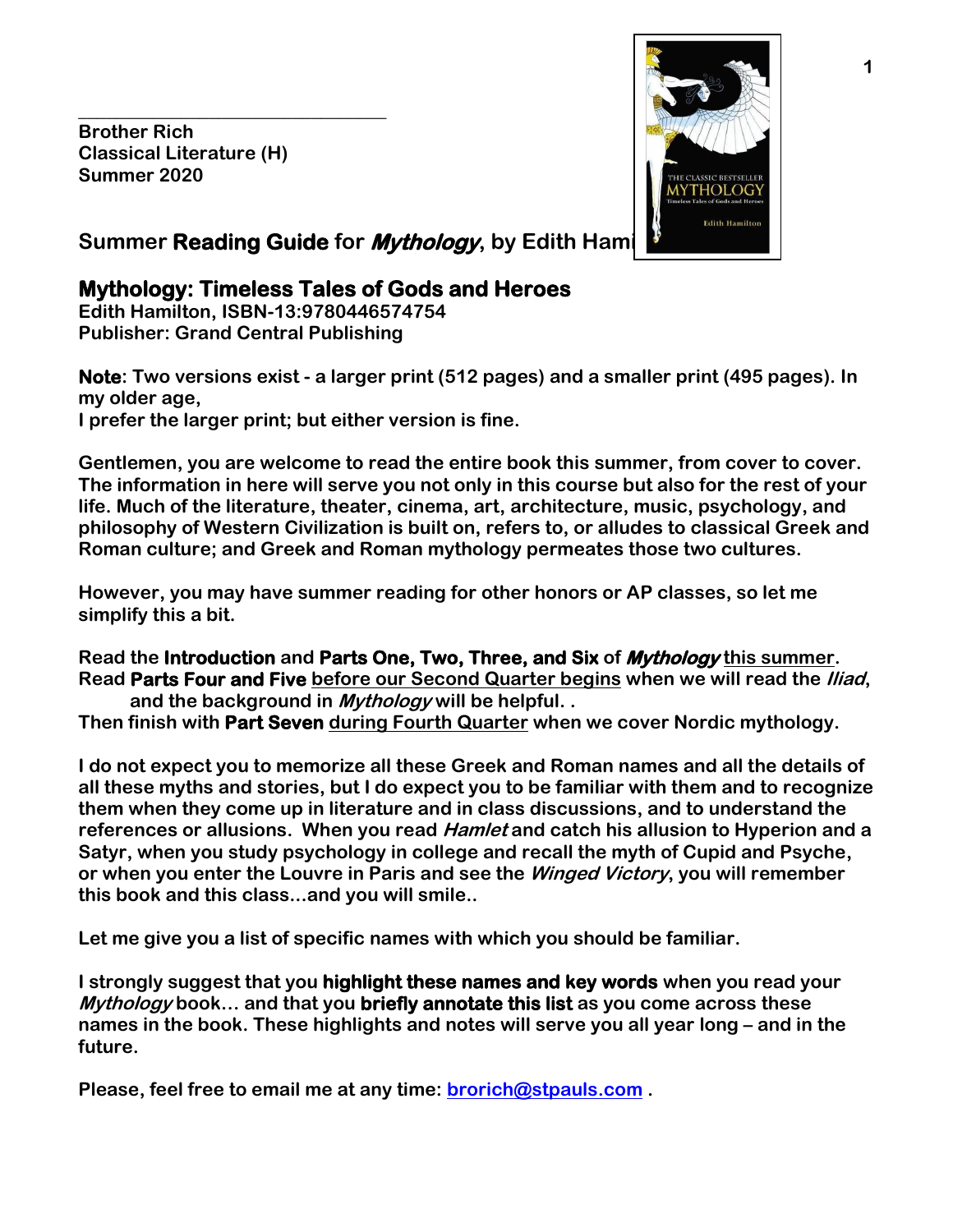**I will be very glad to be with you in Classical Lit (H) this coming year – God-willing, in person.**

# *Brother Rich*

**CLASSICAL LITERATURE (H) WORKSHEET** 

# **PART ONE: The Gods, Creation…**

## **The twelve Titans**

**Gaea**

**Uranus**

**Cronus**

**Rhea**

**Ocean**

**Tethys**

**Hyperion**

**Mnemosyne (mnemonic device)**

**Themis**

**Iapetus**

**Atlas**

**Prometheus**

**\* (Sometimes Phoebe and Epimetheus are included)**

## **The twelve great Olympians (Greek and Roman names)**

**Zeus**

**Hera**

**Poseidon**

**Hades**

**Pallas Athena**

**Phoebus Apollo**

**Artemis**

**Aphrodite**

**Hermes**

**Ares**

**Hephaestus**

**Hestia**

## **The lesser gods**

**Eros**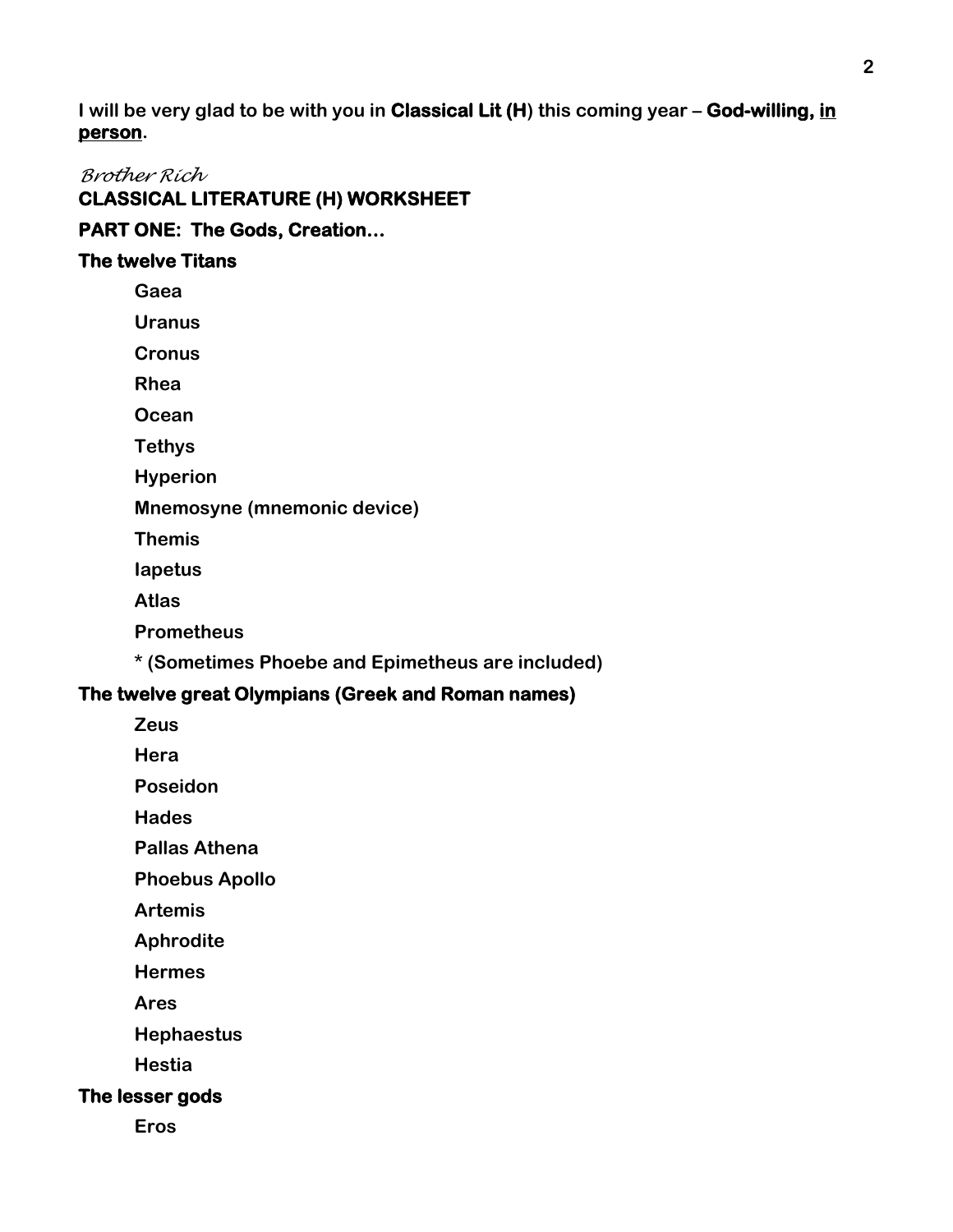**Iris**

**The nine Muses**

**Themis**

**Nemesis** 

## **The gods of water**

**Ocean**

**Pontus**

**Nereus**

**Triton**

**Proteus**

## **The Underworld**

**Tartarus & Erebus**

**Lethe, Styx, Cocytus, Acheron**

**Cerberus**

**Elysian Fields**

**The Furies**

**Sleep and Death**

#### **The lesser gods of Earth**

**Demeter**

**Dionysus**

**Pan**

**Castor and Pollux**

**Satyrs**

**Aeolus**

**Zephyr**

**Centaurs**

**Gorgons**

**Gray Women**

**Sirens**

**Fates**

#### **Roman gods**

**Saturnalia**

**Janus**

**Fauns**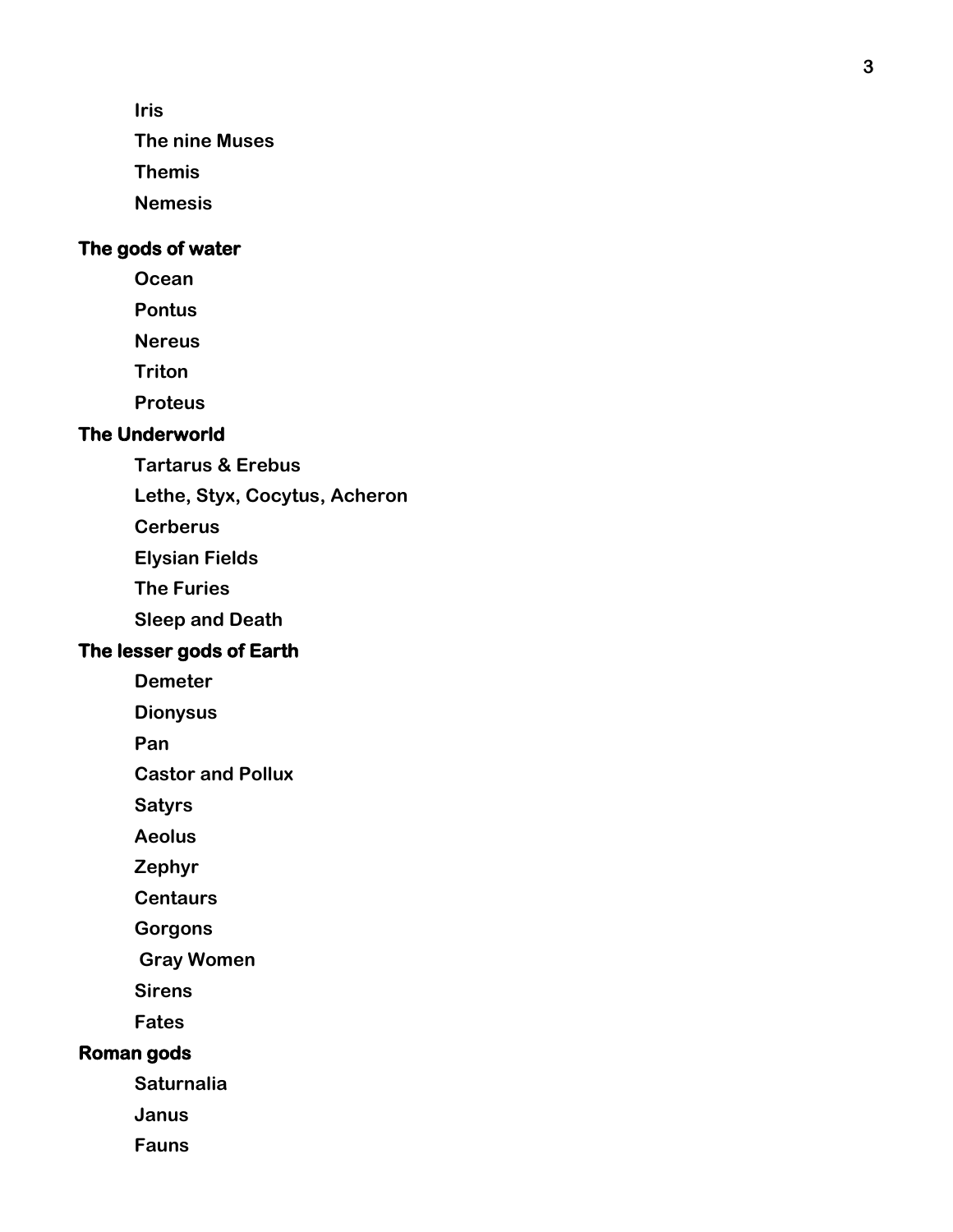#### **Great Gods of Earth**

**Demeter**

**Dionysus**

**Persephone**

**Maenads or Bacchantes**

#### **Creation**

**Mother Earth and Father Heaven**

**Night and Chaos**

**Hundred -Hands and Cyclopes**

**Prometheus**

**Epimetheus**

**Atlas**

**Typhon**

**Pandora**

#### **Earliest heroes**

**Prometheus and Io**

**Argus**

**Europa**

**Polyphemus**

**Narcissus, Hyacinth, Adonis**

**Echo**

#### **PART TWO: Stories of Love and Adventure**

**Cupid & Psyche**

**Pyramus & Thisbe**

**Orpheus & Eurydice**

**Pygmalion & Galatea**

**Endymion & Selene (Moon)**

**Daphne & Apollo**

## **Quest of the Golden Fleece**

**Argo**

**Jason**

**Medea**

**Harpies**

**Four Great Adventures**